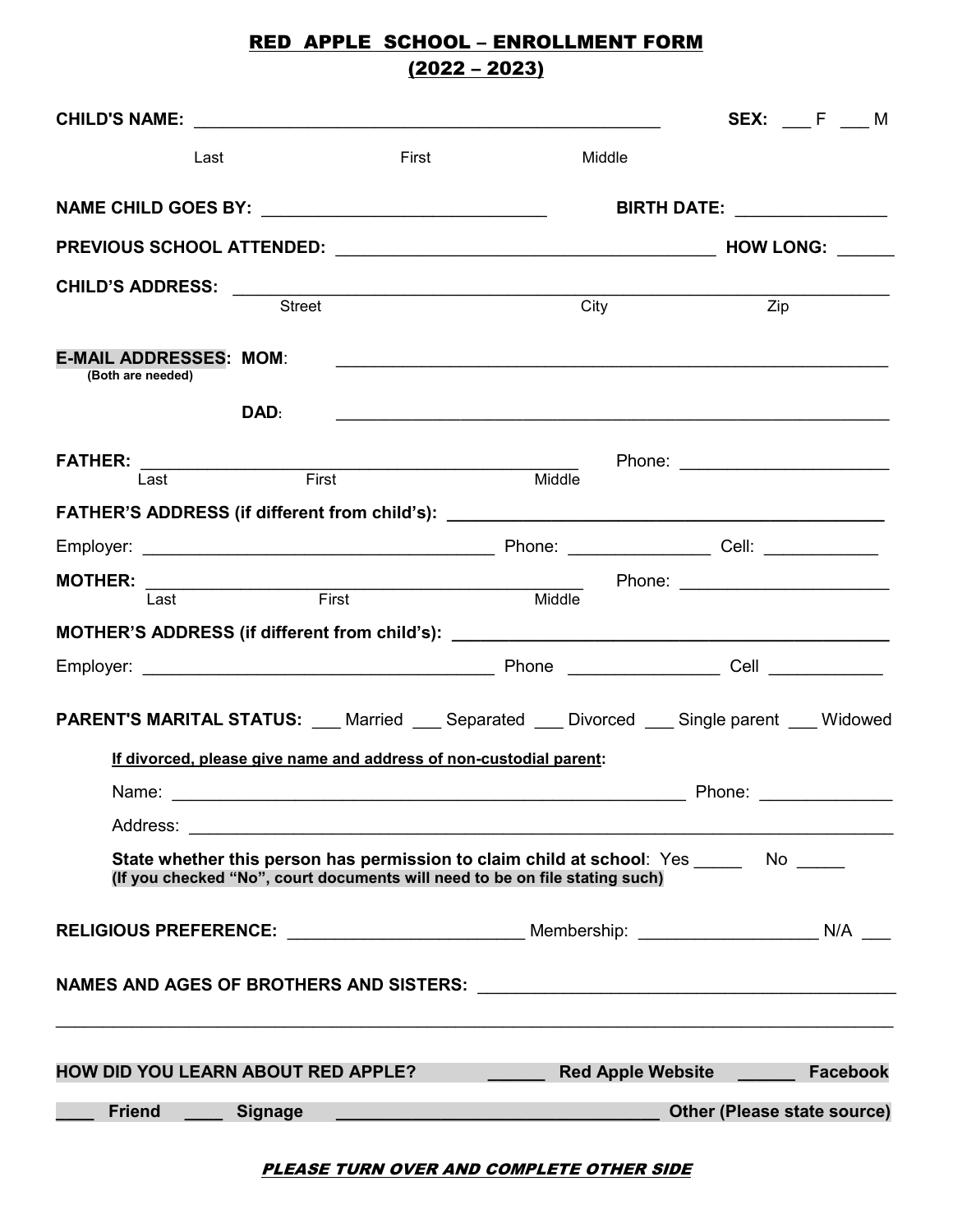### RED APPLE SCHOOL – ENROLLMENT FORM

### (2022 – 2023)

| <b>CHILD'S NAME:</b>                                                      |       | BIRTH DATE: NAMEL SERVICE               |  |  |  |  |  |  |
|---------------------------------------------------------------------------|-------|-----------------------------------------|--|--|--|--|--|--|
| Last                                                                      | First | Middle                                  |  |  |  |  |  |  |
| <b>CLASS DESIRED:</b>                                                     |       |                                         |  |  |  |  |  |  |
| $2^{\prime}$ s $\qquad \qquad$<br>T/Th             T/W/Th             M-F |       | <b>Trans Kindergarten M/T/W/Th</b>      |  |  |  |  |  |  |
| 4-Day Option (check days):                                                |       | Trans Kindergarten M/T/W/Th/F           |  |  |  |  |  |  |
|                                                                           |       |                                         |  |  |  |  |  |  |
| 3's T/Th __ T/W/Th ___ M-F                                                |       |                                         |  |  |  |  |  |  |
| 4-Day Option (check days):                                                |       | <b>Kindergarten</b><br>M/T/W/Th/F       |  |  |  |  |  |  |
| __ M __ T __ W ___ Th __ F                                                |       |                                         |  |  |  |  |  |  |
| 4's<br>T/W/Th          M/T/W/Th         M-F                               |       |                                         |  |  |  |  |  |  |
| <b>EXTENDED DAY</b>                                                       |       |                                         |  |  |  |  |  |  |
| AM<br>M T W Th F                                                          |       | <b>PM</b><br>M<br>T W<br><b>Th</b><br>F |  |  |  |  |  |  |

## **BILLING INFORMATION**

Payment forms accepted are cash, check and credit card. You may set up automatic electronic payments through Brightwheel once your account has been invoiced. Preferred method of payment is electronic ACH due to merchant fees being applied, however credit cards are accepted.

Tuition is due the 1<sup>st</sup> of each month and late after the 10<sup>th</sup>. Should you require a later due date, please contact the office. There is a \$15.00 late payment fee for payments received after the 10<sup>th</sup> of each month, if you have not contacted the office to make alternate payment arrangements.

The Registration Fee is due at the time of registration. September tuition is due at the time of registration as well. You may defer the September tuition payment to June 1<sup>st</sup> with a post-dated check or through Brightwheel.

Please indicate below how you wish to make payment for the Registration Fee and the September tuition payment:

| <b>Registration Fee:</b>  | Pay by Cash/Check now        |                             | <b>Brightwheel Billing (Due within 5 days of receipt to hold place)</b> |
|---------------------------|------------------------------|-----------------------------|-------------------------------------------------------------------------|
|                           |                              |                             |                                                                         |
| <b>September Tuition:</b> | <b>Pay by Cash/Check now</b> | <u>Brightwheel Bill now</u> | Bill me 6/1/22 on Brightwheel                                           |

Due to the fact that the Registration Fee and September tuition are paid at the time of registration, September billing will **only include** Supply/Activity Fees and Extended Day charges.

October 2021 through May 2022 will be charges for class tuition as well as extended day charges where applicable.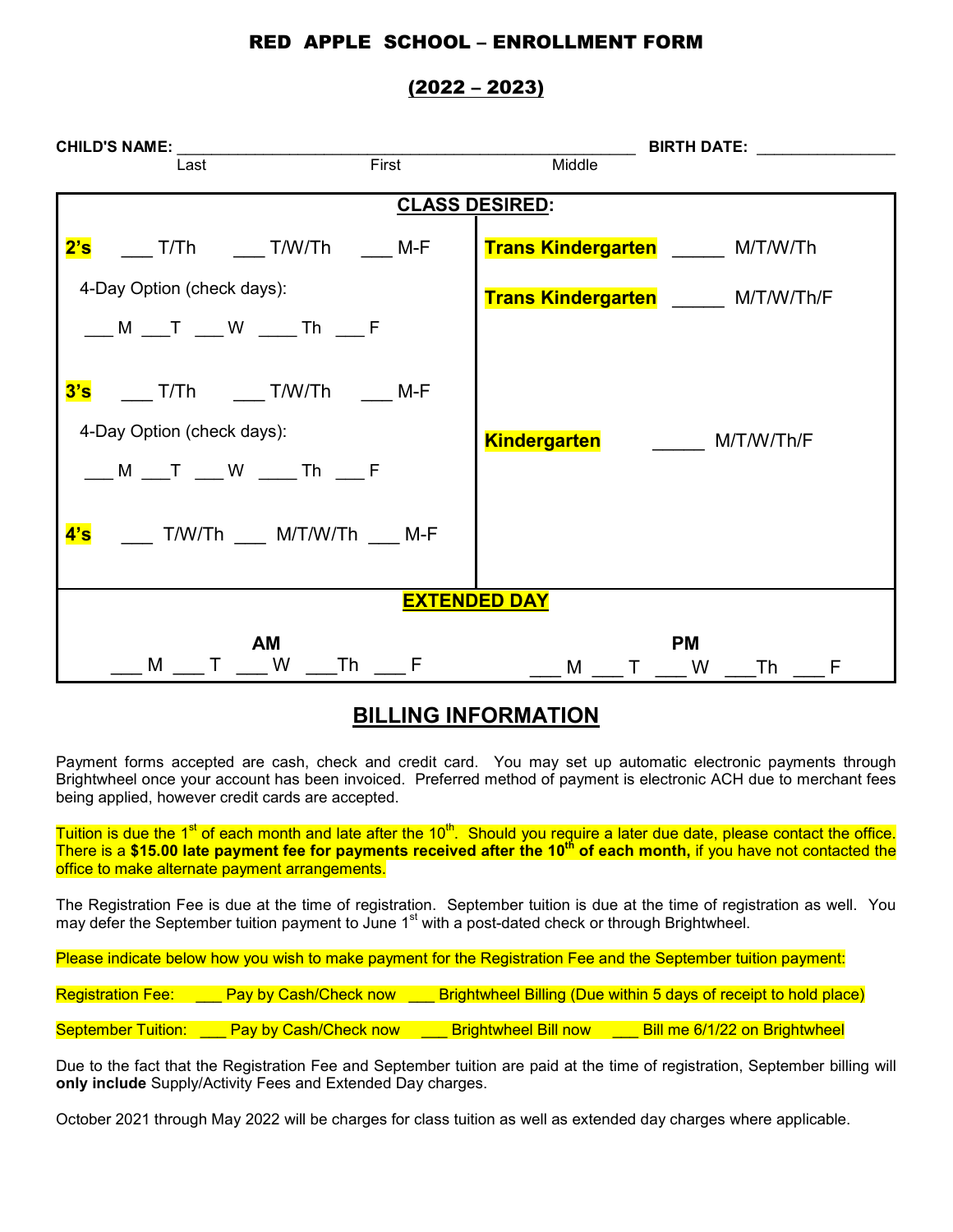# RED APPLE SCHOOL – ENROLLMENT FORM (2022 – 2023)

| <b>CHILD'S NAME:</b>                                                                                                                                                                                                               |                                                 | <b>BIRTH DATE:</b> |         |           |  |  |  |
|------------------------------------------------------------------------------------------------------------------------------------------------------------------------------------------------------------------------------------|-------------------------------------------------|--------------------|---------|-----------|--|--|--|
| Last                                                                                                                                                                                                                               | First                                           | Middle             |         |           |  |  |  |
| I hereby declare that the above information is correct and complete. I also agree to abide by the rules,<br>policies, standards and procedures of Red Apple School including payment of all tuition and fees as owed.              |                                                 |                    |         |           |  |  |  |
| <b>GUARDIAN'S SIGNATURE:</b>                                                                                                                                                                                                       |                                                 | Date:              | $DL#$ : |           |  |  |  |
|                                                                                                                                                                                                                                    | <b>ALLERGY/MEDICAL INFORMATION</b>              |                    |         |           |  |  |  |
| My child has special needs, challenges that may restrict activities/physical limitations or disabilities:                                                                                                                          |                                                 |                    |         |           |  |  |  |
| (circle one)<br><b>YES</b><br><b>NO</b>                                                                                                                                                                                            |                                                 |                    |         |           |  |  |  |
| If yes, list all special needs, physical limitations or disabilities:                                                                                                                                                              |                                                 |                    |         |           |  |  |  |
|                                                                                                                                                                                                                                    |                                                 |                    |         |           |  |  |  |
| Any known allergies (other than seasonal):                                                                                                                                                                                         |                                                 |                    |         |           |  |  |  |
|                                                                                                                                                                                                                                    |                                                 |                    |         |           |  |  |  |
| If any known allergies are listed, there must be an emergency protocol form filled out by the child's<br>physician accompanying this form.                                                                                         |                                                 |                    |         |           |  |  |  |
| <b>Any routine medications:</b>                                                                                                                                                                                                    |                                                 |                    |         |           |  |  |  |
|                                                                                                                                                                                                                                    |                                                 |                    |         |           |  |  |  |
| Any restrictions of normal physical activities:                                                                                                                                                                                    |                                                 |                    |         |           |  |  |  |
|                                                                                                                                                                                                                                    |                                                 |                    |         |           |  |  |  |
|                                                                                                                                                                                                                                    | <b>WATER ACTIVITY CONSENT</b>                   |                    |         |           |  |  |  |
| I hereby give consent for my child to participate in water activities<br>such as a water table.                                                                                                                                    |                                                 |                    | YES     | <b>NO</b> |  |  |  |
| Parent Signature:                                                                                                                                                                                                                  |                                                 |                    | Date:   |           |  |  |  |
|                                                                                                                                                                                                                                    | <b>PHOTO RELEASE FORM</b>                       |                    |         |           |  |  |  |
| Sign only <b>ONE</b> of the following:                                                                                                                                                                                             |                                                 |                    |         |           |  |  |  |
| I, _______________________, parent/guardian of ______________________, give permission for photos of my child to be used in media publications such as Facebook and advertising about Red Apple School.                            |                                                 |                    |         |           |  |  |  |
| <b>Parent Signature: Contract Contract Contract Contract Contract Contract Contract Contract Contract Contract Contract Contract Contract Contract Contract Contract Contract Contract Contract Contract Contract Contract Con</b> |                                                 |                    | Date:   |           |  |  |  |
| I, $\frac{1}{2}$ , parent/guardian of $\frac{1}{2}$ , <b>DO NOT</b> wish to have photos of my child to be used in media publications such as Facebook and advertising about Red Apple School.                                      |                                                 |                    |         |           |  |  |  |
| Parent Signature:                                                                                                                                                                                                                  |                                                 |                    | Date:   |           |  |  |  |
|                                                                                                                                                                                                                                    | <b>PLEASE TURN OVER AND COMPLETE OTHER SIDE</b> |                    |         |           |  |  |  |